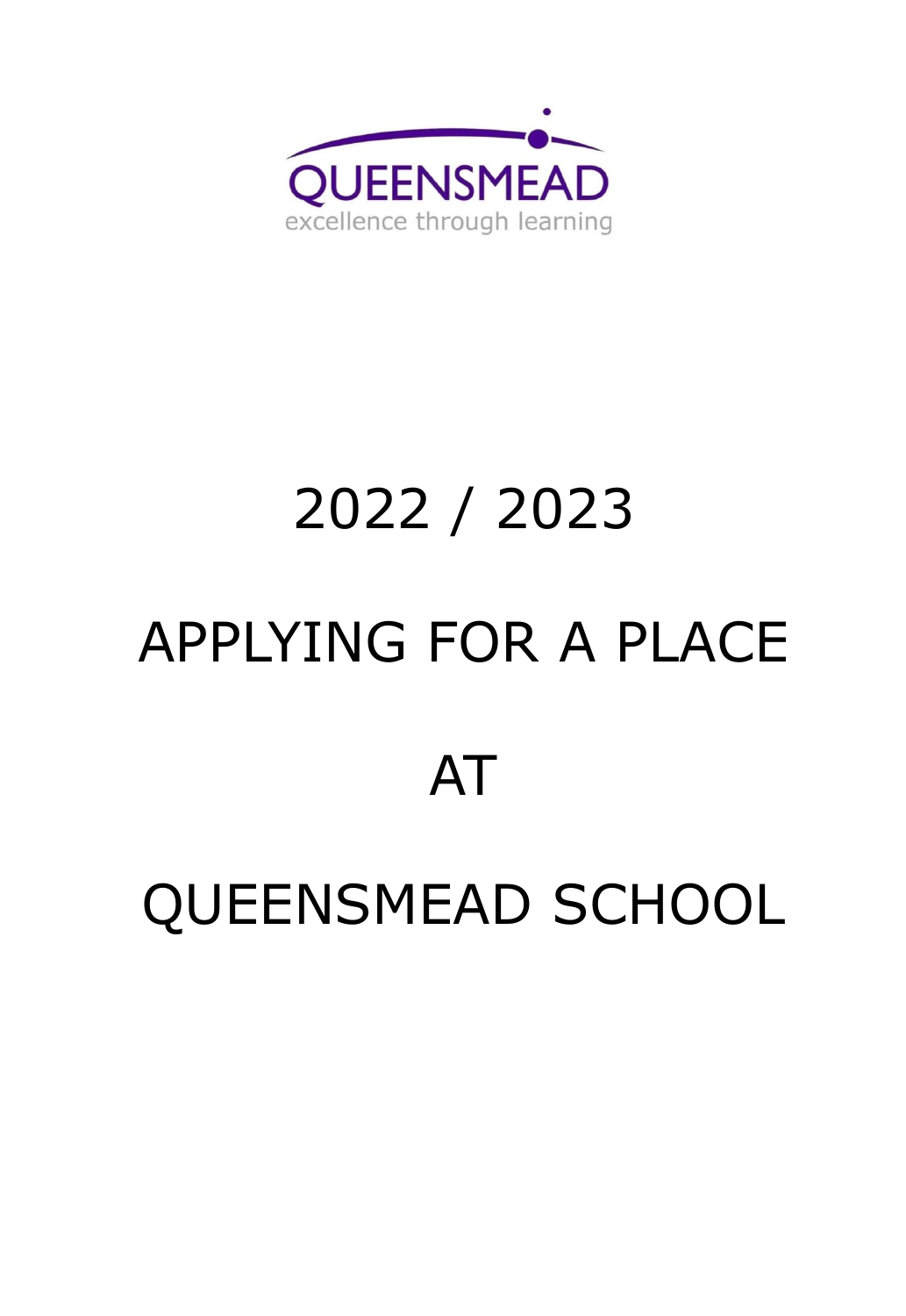## **MAKING AN APPLICATION TO THE LONDON BOROUGH OF HILLINGDON**

- $\bullet$  If your child was born between 1<sup>st</sup> September 2010 and 31st August 2011 and your child lives in the London Borough of Hillingdon, you need to apply for him/her to start secondary school.
- If you live in another borough, you must complete the admissions form in the borough that you live, even if you are applying for Hillingdon schools. The deadline for the return of completed applications is **31st October 2021.**

#### **Pan London Co-ordinated Admissions Scheme**

 As part of the Pan London co-ordinated admissions scheme, parents must make an application to the authority in which they live and pay council tax. Parents must list the schools that they want to apply for on one form, ranking them in order of preference. This form must then be returned to the council in which the child lives. All the councils taking part in the Pan London co-ordinated admissions scheme will then pass on details of applications for schools in other areas and co-ordinate the offer of places to make sure that nobody gets offered more than one school place. The decision on whether a place can be offered will continue to be made by the admission authority for each school listed.

#### **When to apply**

- You can apply online from 1<sup>st</sup> September via [www.eadmissions.org.uk/.](http://www.eadmissions.org.uk/) If you live in another borough, you must complete the form in the borough that you live even if you are applying for Hillingdon schools. It is recommended that you submit your application by 29<sup>th</sup> October, which is the last Friday before the deadline for the return of completed applications which is **31st October 2021**.
- Appeals documentation must be requested by **Friday 1st April 2022** from Queensmead School. Every parent has the right of appeal regardless of when they lodge their appeal. The only reason we have a date by which appeals must be lodged is to ensure that the appeal is heard before the end of the Summer Term. You must write to us stating that you wish to lodge an appeal, enclosing a stamped, self addressed envelope.
- A letter will be posted on **1st March 2022** from the Admissions team at the Civic Centre, to all parents who applied by the closing date, giving the result of the application. Each individual school will have administered their own admissions criteria in the allocation of places. If you applied online, you can view the result of your offer online from the evening of **1st March 2022.**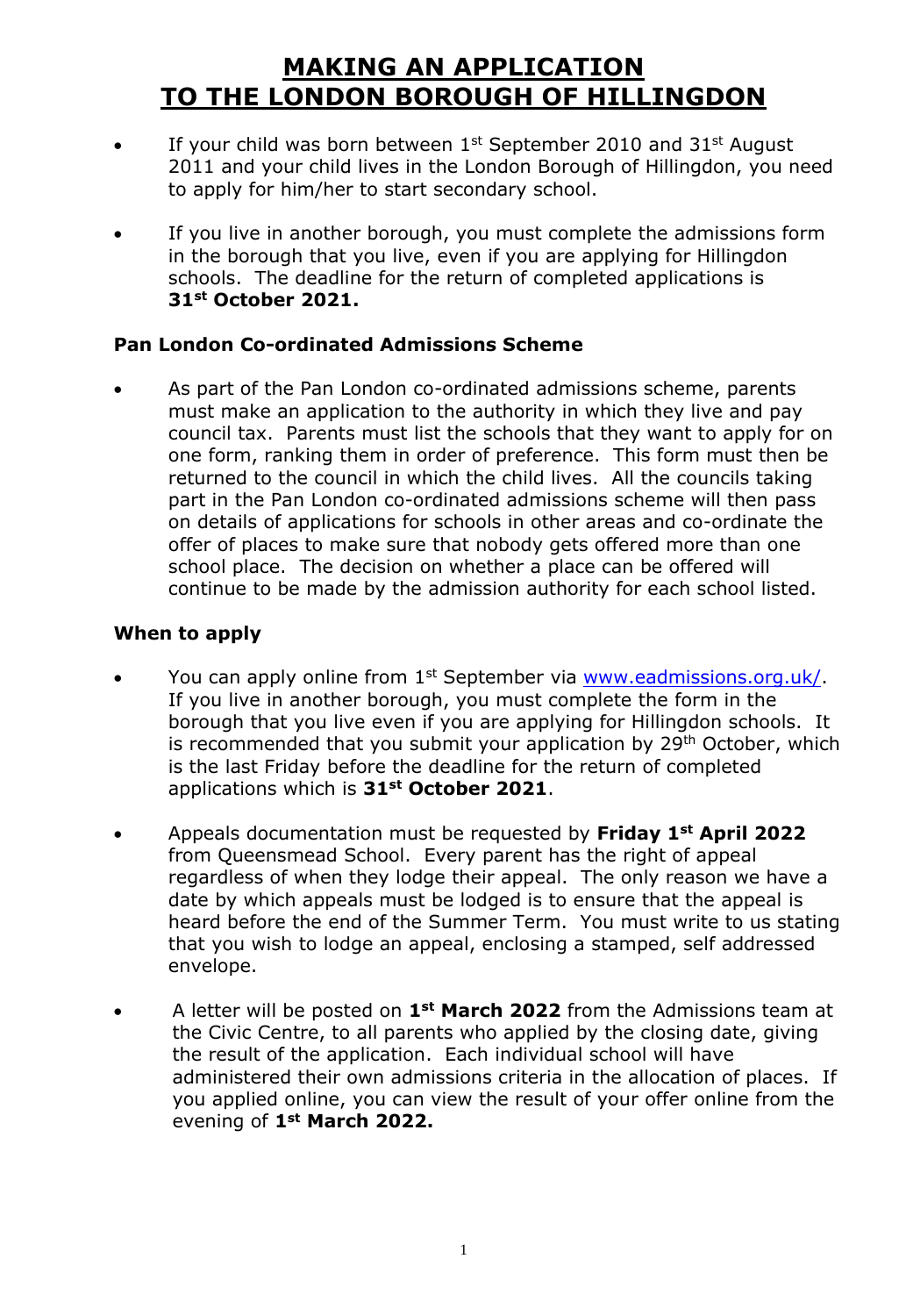- If your child does not qualify for any of the schools you have named as a preference, then a place will be offered at the nearest school in Hillingdon to your home address with a vacancy (if you live in Hillingdon).
- You should return your acceptance to your local LA (where you pay your council tax) by **15th March 2022**, or alternatively if you applied online, you should accept your offer via the e-Admissions site.

Please note: After the prescribed offer date,  $(1<sup>st</sup> March 2022)$  any late applications received that have a higher priority under the schools' published admissions criteria will supersede your child on the waiting list. This is in accordance with para 2.14 of the School Admissions Code.

- Your child's name will be added to the waiting list for all schools you named as a higher preference than the one offered. Acceptance of a place offered will have no bearing on any waiting lists. All schools that you named as a lower preference will automatically be declined and you will have to re-apply for these schools if you want to be added to their waiting list.
- You must provide the additional information requested by each school (see individual school brochure and the "Starting Secondary School" booklet available online at www.hillingdon.gov.uk/schooladmissions).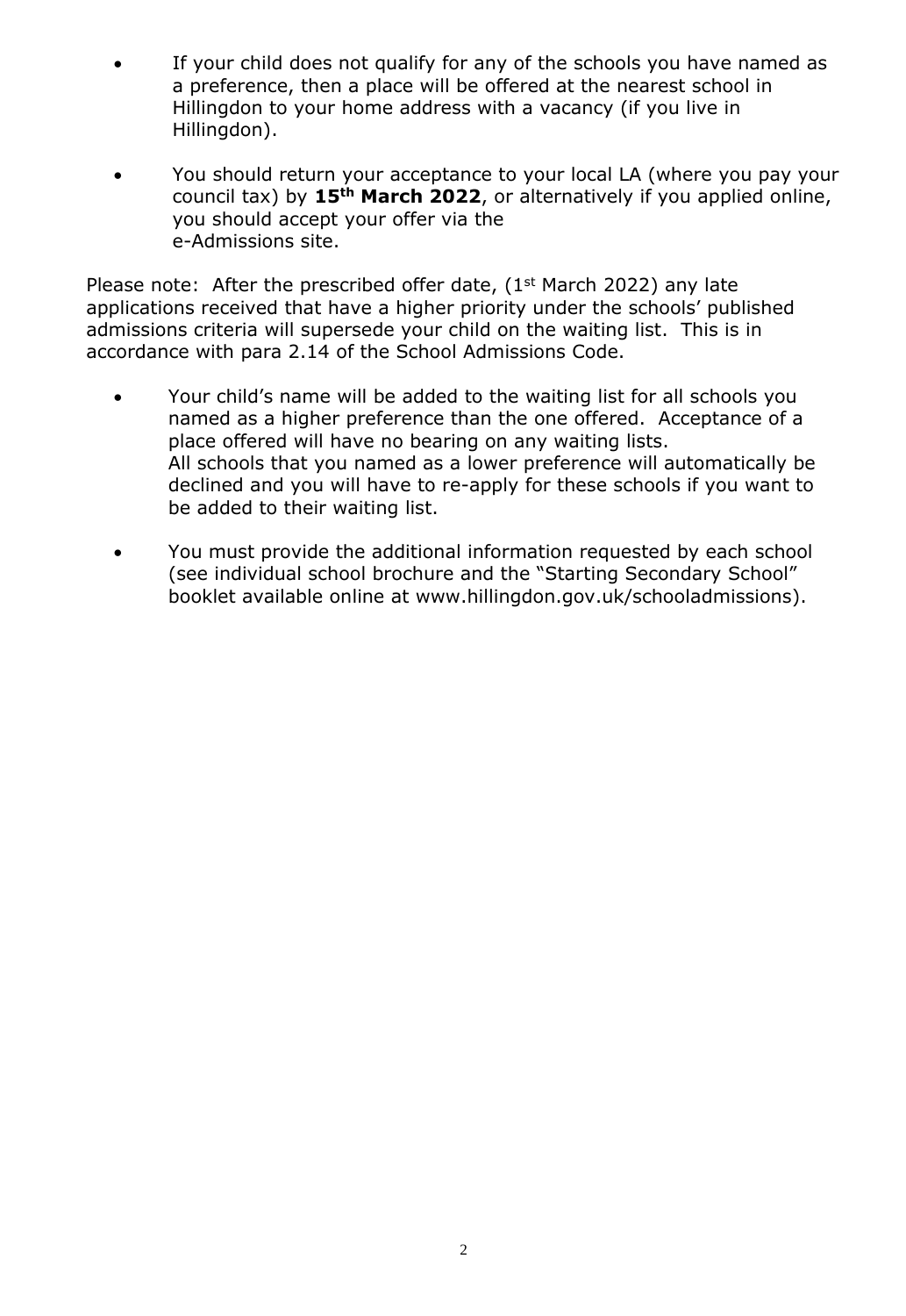# **DID YOU KNOW?**

# **YOU CAN APPLY FOR A SCHOOL PLACE ON-LINE**

The website to apply on-line for a Secondary School place for September 2022 is:-

[www.eadmissions.org.uk/](http://www.eadmissions.org.uk/)

**Closing date for applications is 31st October 2021**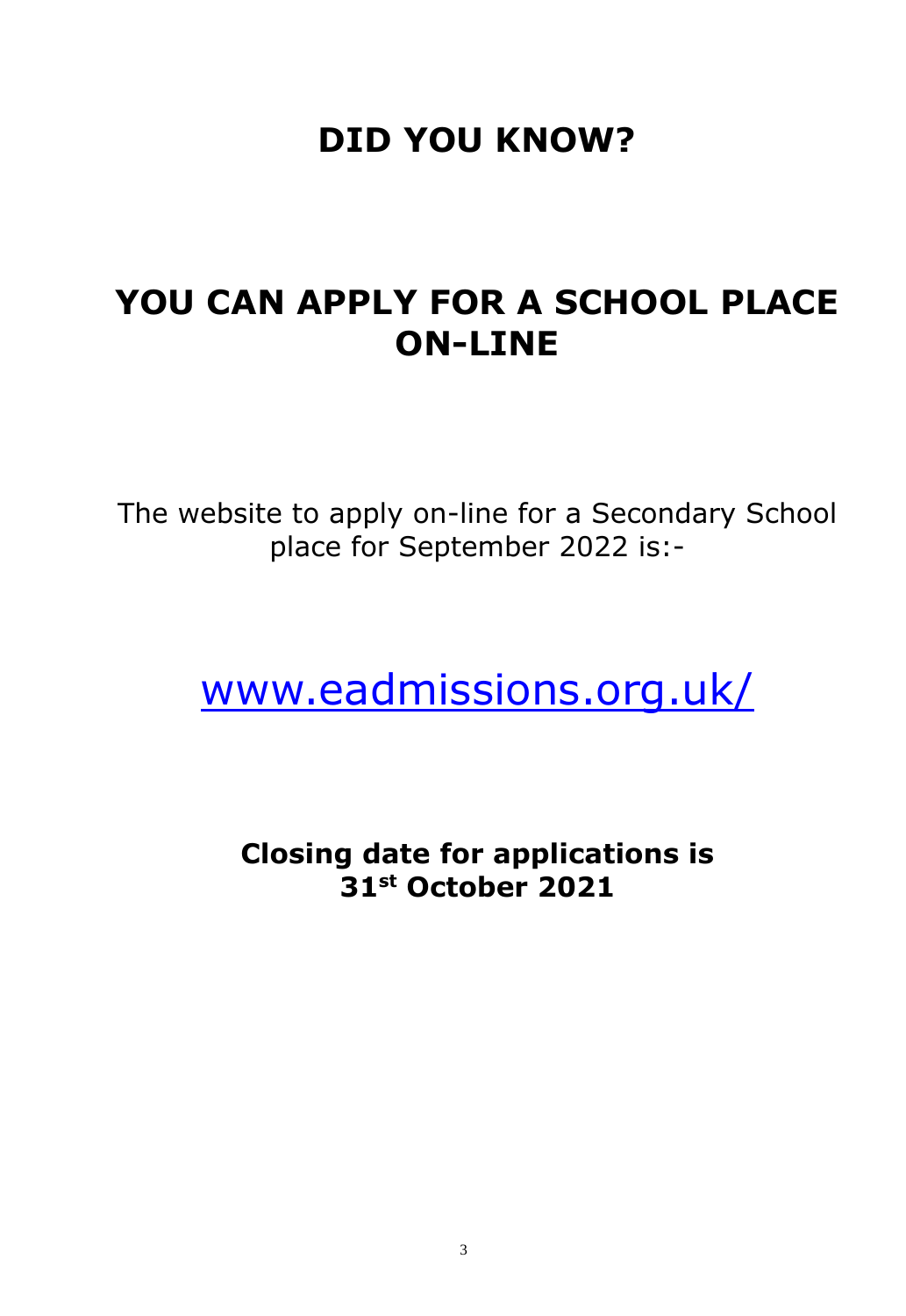# **ADMISSION TO QUEENSMEAD**

#### **1. Making an application**

Queensmead School is an Academy and admissions are initially administered by the Local Authority (LA) on behalf of the Governing Body. Applications must be made in accordance with the procedures set out in this part of the school prospectus. The Governors reserve the right to discard applications, which do not conform to the procedures herein.

Making an application for a place at Queensmead School does not preclude applications to any other school, or Local Authority. Copies of the prospectus are available from the School.

Applications for a place in National Curriculum Year 7 academic year September 2022 – August 2023 will be available to parents of children born between  $1^{st}$  September 2010 and  $31^{st}$  August 2011. Paper application forms are provided by your home local authority or you can apply online [www.eadmissions.org.uk/.](http://www.eadmissions.org.uk/)

#### **Please note:-**

#### **Education Health and Care Plan (EHC Plan)**

If your child already has an EHC Plan, you are not required to complete this form as you will follow a different admissions process with your SEN caseworker. If your child is undergoing an assessment for an EHC plan but it is not yet complete, please tick 'No' and complete the form as normal, but attach a letter telling us that this is the case. We will then liaise with the SEN team before the offers are made. Please do not delay making your application because you are waiting for the outcome of any assessment of special educational needs, as this may restrict the options available to you.

The LA will inform parents in writing of the result of their application and this will be posted on **1st March 2022**

Appeals against a decision by the Governors not to offer a place to a child will be dealt with under the appeals procedure established by the Governing Body.

Communications regarding admissions to Queensmead School will be addressed to the parent with whom the child normally lives.

At the time of submitting your application to the LA you must include your council tax ref no; which is used to validate you are living at the address on the application.

Applications for a place in any other year group can be made at any time. Details of mid-year admission procedures are included later in this document.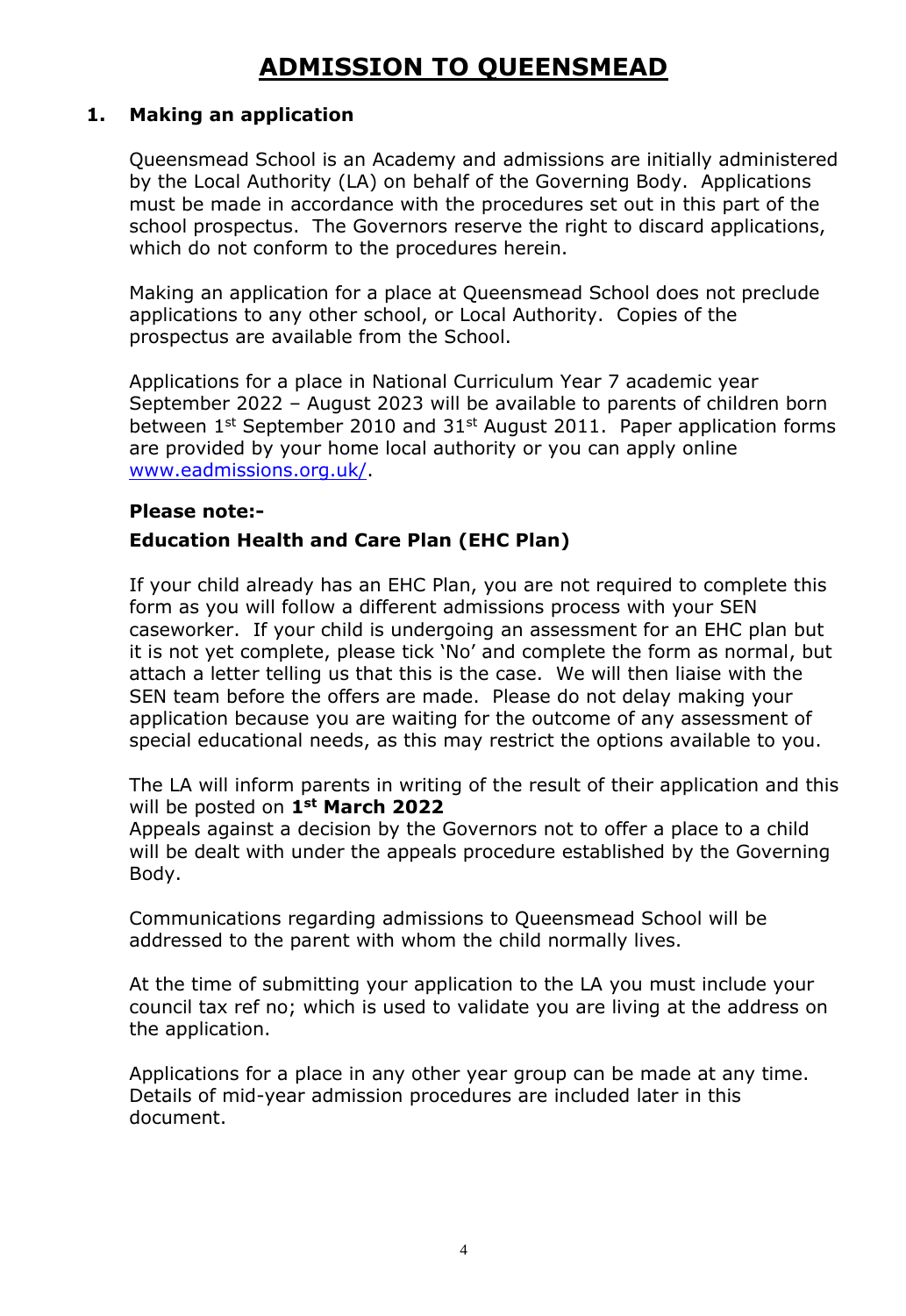#### **2. Information and Open Evenings**

The school prospectus is available to view on our website. Our open evening this year is being held on **Wednesday 22nd September 3pm to 7pm.**

#### **3. Admission of students having a Statement of Special Educational Need or an EHC Plan**

Where Queensmead School is named in a child's Education Health & Care Plan (EHC Plan) the School will admit the child.

#### **4. Criteria for Admission into National Curriculum Year 7**

#### **Summary of the admissions criteria**

- 1. Children in public care (as defined in the Children Act 1989) (looked after children (LAC)) and other LAC who have been adopted or made subject to a residency order or special guardianship orders following having been looked after.
- 2. Children who have a sibling at this School at the time of the application of the child for whom a place is sought.

*Sibling is defined as children who live as brother or sister in the same house, including natural brothers or sisters, adopted siblings, stepbrothers or sisters and foster brothers and sisters.*

3 Children of staff. The school will admit a child of a member (parental or legal responsibility) of staff provided that: a) the member of staff (defined below) has been employed at the school for two or more years at the time at which the application for admission to the school is made, and/or b) the member of staff is recruited to fill a vacant post for which there is a skill shortage and/or hard to recruit for vacancies.

This definition does not include contract staff. Where a service such as catering has been 'in house' and is subsequently 'contracted out', children of staff will not be eligible for admission under this criterion. This definition does not include peripatetic staff

4. Children living nearest the school, measured in a straight line from the School to their parents' permanent home, from the point set by Ordnance Survey at the child's home address (including flats) to the School (coordinates 511852, 185609) using the Local Authority's computerised measuring system, with those living closer to the School receiving the higher priority.

A full Admission Policy is on the school website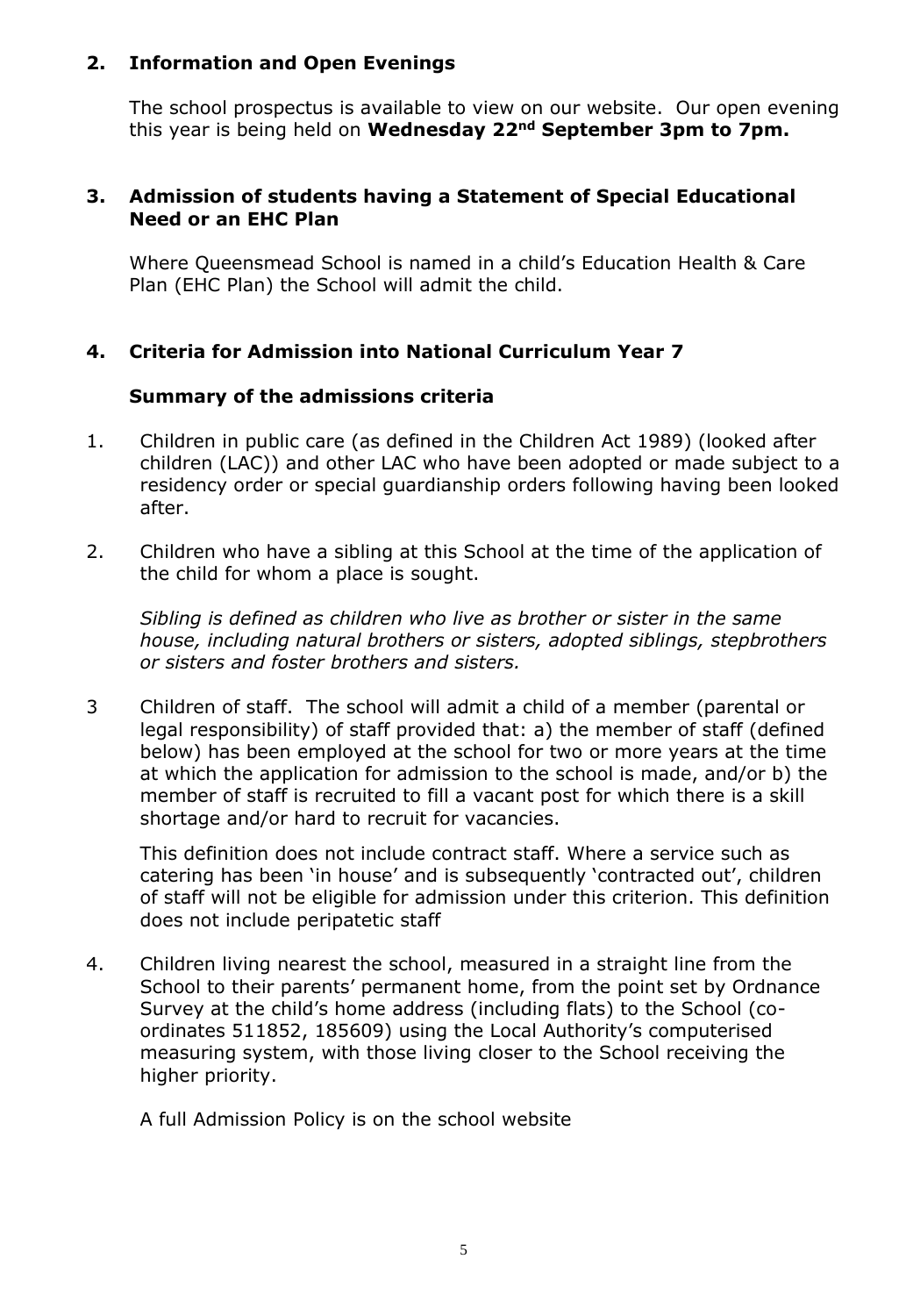#### **5**. **Admission Limits**

When last calculated, Queensmead School's Indicated Admission Limit was set at 240.

#### **6. Notes on Admissions Criteria**

(a) Children in public care, (as defined in the Children Act 1989), (looked after children (LAC)) and other LAC who have been adopted or made subject to a residency order or special guardianship orders following having been looked after.

You need to state whether or not the child is, or has previously been, in the care of a local authority. A child currently looked after or in public care is defined as being in the care of the local authority; for example, in foster care or a children's home. A previously looked after child is a child who was adopted, or subject to a residence order, child arrangement order or special guardianship order, immediately following having been looked after.

If the child meets the criteria to be classified as a looked after child or a child in public care, you must enclose either a letter from the relevant authority confirming the legal status of the child, a copy of the care order, or a copy of the special guardianship order, if you would like to be considered under the looked after/previously looked after criterion.

#### (b) **Siblings**

Parents who hope to be allocated a place for a child because he/she has a brother or sister who is already on roll at Queensmead School must claim priority by **31st October 2021.** The application form has a section in which these details must be entered. Failure to bring the details of this relationship to the attention of the Governors by this means will remove any entitlement to priority consideration under the sibling criteria.

To qualify as a sibling the sibling must be on the school roll on the day stated as the deadline for applications and must have commenced at Queensmead School prior to the end of the Spring Term, previous to the September for which an application is sought, **and** will continue to attend during the following school year.

Parents are required to provide, on the application form, sufficient details of the brother or sister (who forms the basis of the application under this criterion) to enable the Governors to satisfy themselves that a valid qualifying relationship exists. Cousins or other family members, even if living at the same address, do not qualify as siblings.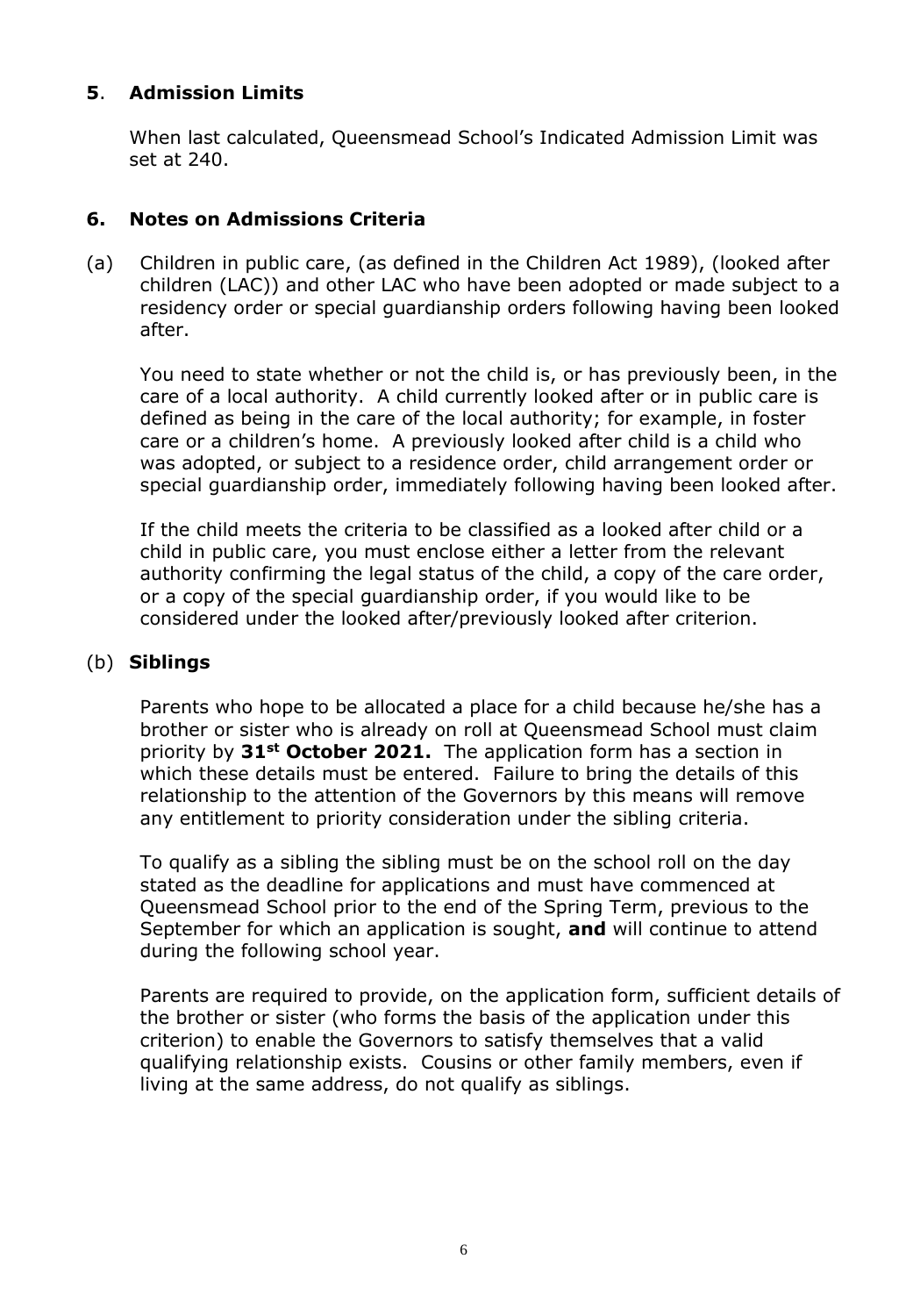#### c) **Distance Criteria**

On your application you will be asked to provide proof of address directly to the London Borough of Hillingdon with your application. Failure to provide adequate proof of address may result in the offer of a place being withdrawn.

#### **Proof of address**

#### **Council tax reference number**

On your application, please include your council tax reference number (7 digit number beginning with the number '3'); this number is used to validate that you are living at your address. **If your name is not the registered name on the council tax reference**, please also name the council tax reference holder and their relationship to the child.

If **someone else pays your council tax (landlord, parent etc.)**, please attach to your application a copy of a recent utility bill (within the last three months) with your name and address on.

If there is a question concerning the validity of the address, we reserve the right to request further documentation. Failure to provide adequate proof of address may result in the offer for your child being withdrawn.

If you are **unable to provide evidence** of either your council tax or a utility bill, please call the School Placement and Admissions team on 01895 556644.

#### **Proof of address for child**

In addition to your proof of address documentation, we also require evidence that your child is registered at the same address, please provide **one** of the following.

- Medical Card.
- Child Benefit Notice, showing child's details (if applicable/available).
- Tax Credit Award Notice, showing child's details (if applicable/available).

In the event that none of the above are available please request a letter confirming your child's address from his/her G.P.

Please **do not** send in original documentation as it will not be returned.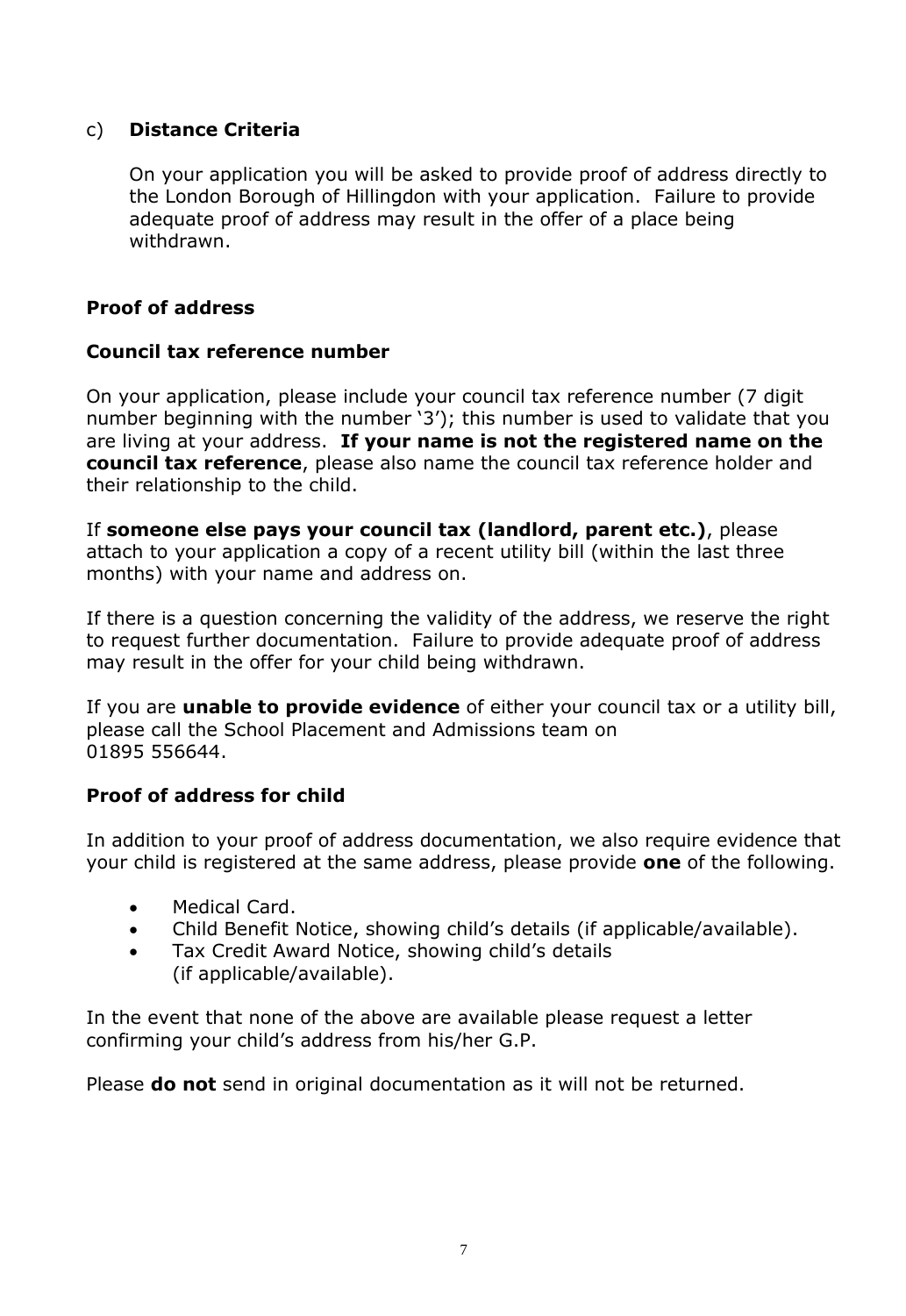#### **Can I use an address other than my own?**

No, you must apply under the address where the parent and child are living at the closing date for applications.

In previous years, admissions authorities have withdrawn a large number of applications due to a false address being given.

#### **Fraudulent addresses**

The School Admissions Code states that a fraudulent or an intentionally misleading application from a parent – for example, a false claim of residence, which effectively denied a place to another child – can be withdrawn by the admissions authority.

#### **7. How to Apply for a Place**

#### **Reminder:-**

Applications for children for whom an Education Health and Care Plan (EHC) exists you are not required to complete an application. You will follow a different admissions process with your SEN case worker. The SEN team can be contacted on 01895 250244. A calendar for the allocation of Special Needs places has been agreed with the LA, and must be closely adhered to.

New Year 7's should complete the application form provided by your home local authority or apply on-line through your local authority.

In-Year Admissions must complete an application form provided by your home local authority.

#### **8. Acceptance of a Place**

If a place at Queensmead School is offered to your child by the LA and you intend to accept the place, you must complete the acceptance form within two weeks and return it directly to the LA by **15th March 2022.** If you applied on-line you will need to log onto your eAdmissions account to accept or decline your offer by **15th March 2022**.

#### **IMPORTANT: You must accept the offer to secure the school place. If you do not accept by 15th March 2022, the offer may be withdrawn.**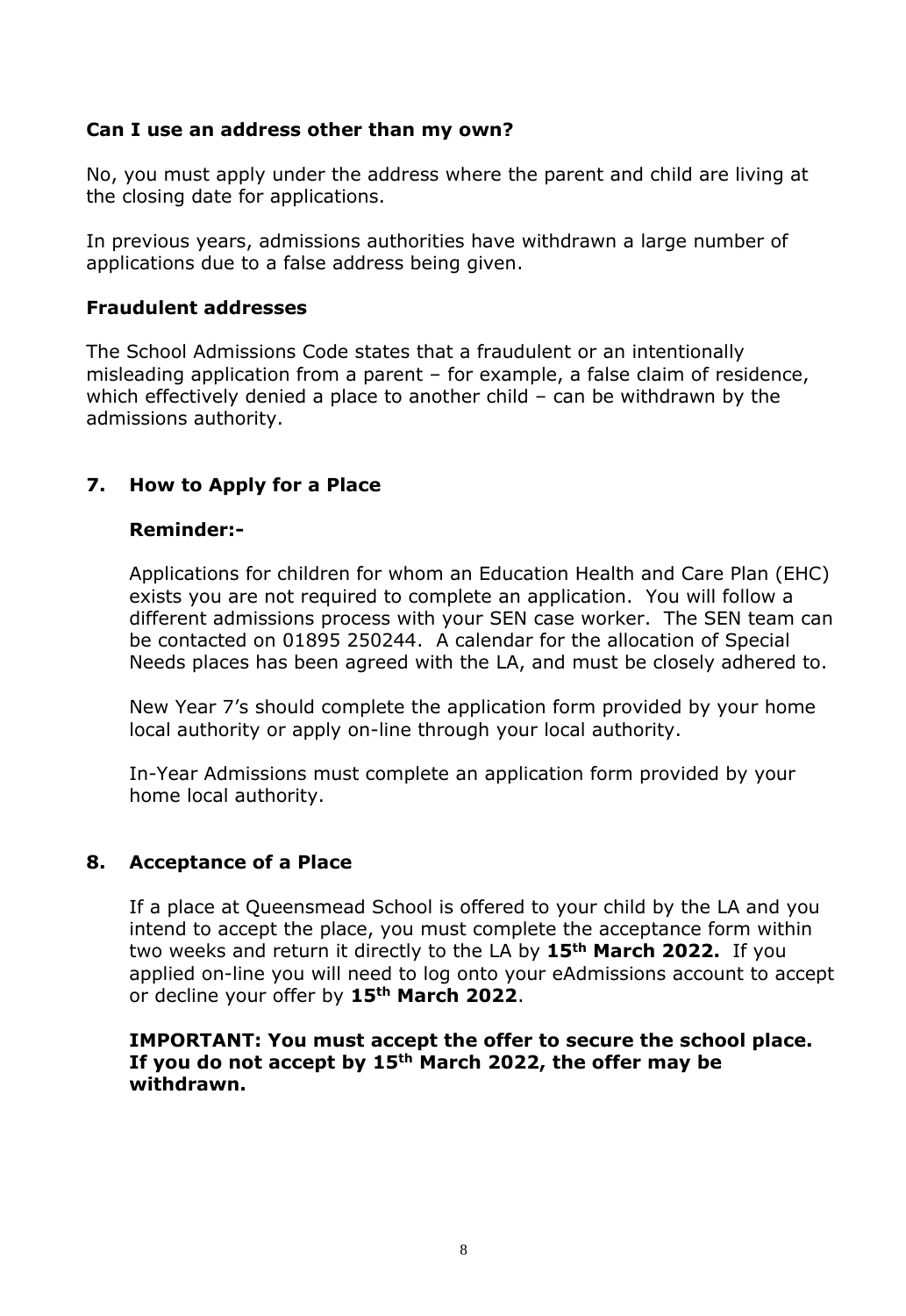#### **9. Appeals**

Parents who have applied for, but not been offered, a place for a child at Queensmead School have the right to lodge an appeal with the Governing Body.

Appeals documentation must be requested by **1st April 2022** from Queensmead School.

Every parent has the right of appeal regardless of when they lodge the appeal. The only reason we have a date by which appeals must be lodged is to ensure that appeals are heard before the end of the Summer Term. You must write to us stating that you wish to lodge an appeal, enclosing a stamped, self addressed envelope.

#### **10. Waiting Lists**

If it is not possible to offer a place at Queensmead School the child's name will be placed on a waiting list. Positions will only be communicated to parents if a request has been made in writing. This information will only be available after **12th April 2022**.

#### **11. Financial Assistance**

Although Queensmead School is an Academy, the financial arrangements, as they affect parents, are exactly the same as for the other local secondary schools. The education provided at Queensmead School is free.

Free school meals are administered by the School and can be applied for online at [https://pps.lgfl.org.uk/.](https://pps.lgfl.org.uk/) For more information visit our website [www.queensmeadschool.org.uk.](http://www.queensmeadschool.org.uk/)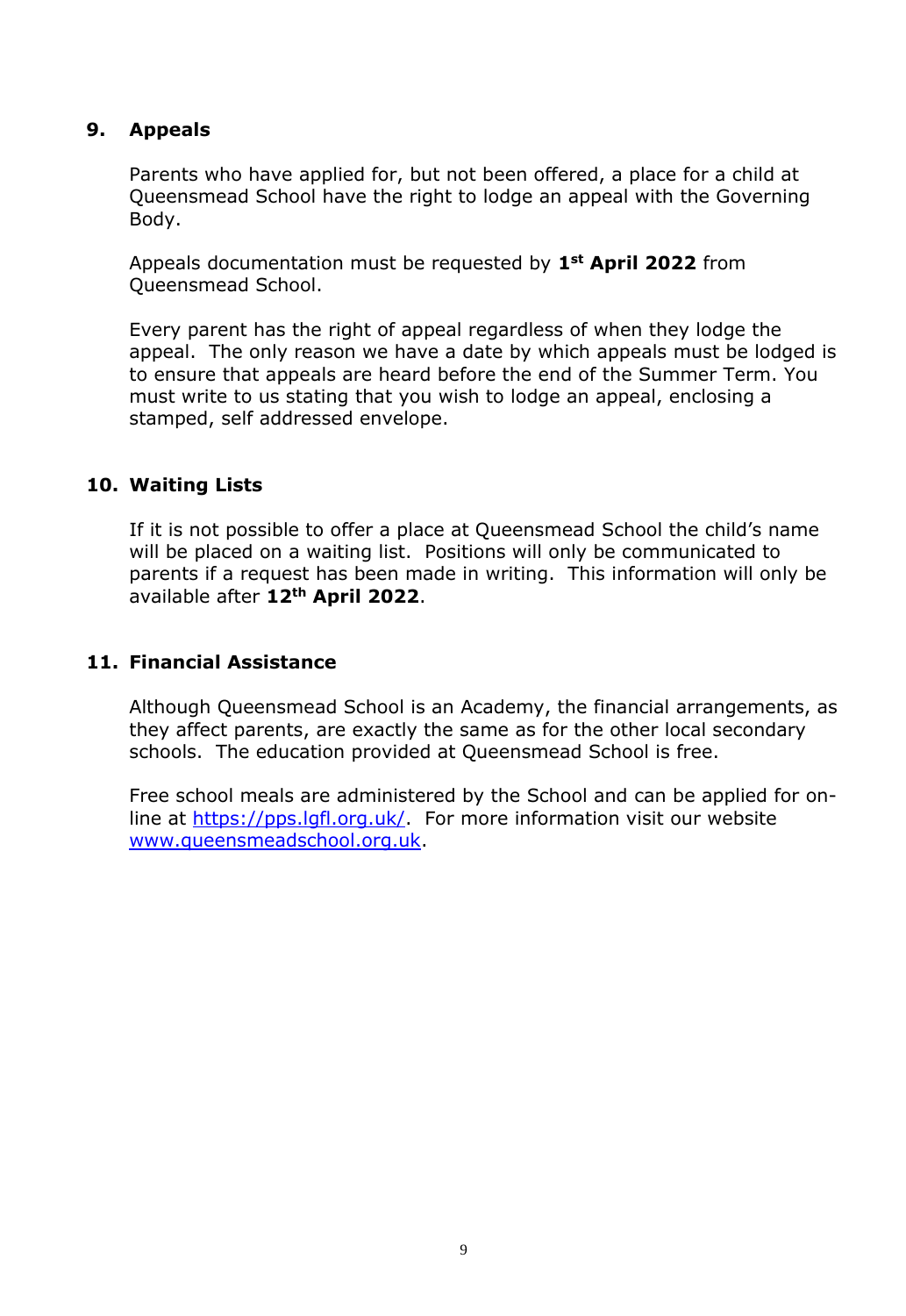# **APPEALS PROCEDURE**

#### 1. **GROUNDS FOR APPEAL:**

You have a right to appeal against the decision of the Governing Body not to admit your child and the Governors will make arrangements to hear your appeal.

Possible grounds for appeal are:

- a) The Admissions Authority failed to apply the Admissions criteria established with the approval of the Secretary of State for the purpose of allocating places in the event of the School being over-subscribed.
- b) The Admissions Authority failed to follow the procedure laid down in the Queensmead School Instrument and Articles of Government for dealing with admissions.

#### 2. **NOTICE OF APPEAL:**

Information:-

- a) There is a deadline for appeals. You must register your intention to appeal by **1st APRIL 2022** in writing.
- b) The Clerk will provide you with a Notice of Appeal form after the above deadline has passed. This form will include the deadline for returning your completed appeal paperwork.
- c) The Clerk is neither a member of the Admissions Committee nor the Appeals Committee and will be willing to give you impartial advice on the grounds for an appeal.
- d) Please specify the grounds on which you are making appeal.
- e) Please ensure that, as far as possible, you send with your Notice of Appeal copies of documents you wish to be considered at the meeting in support of your appeal.